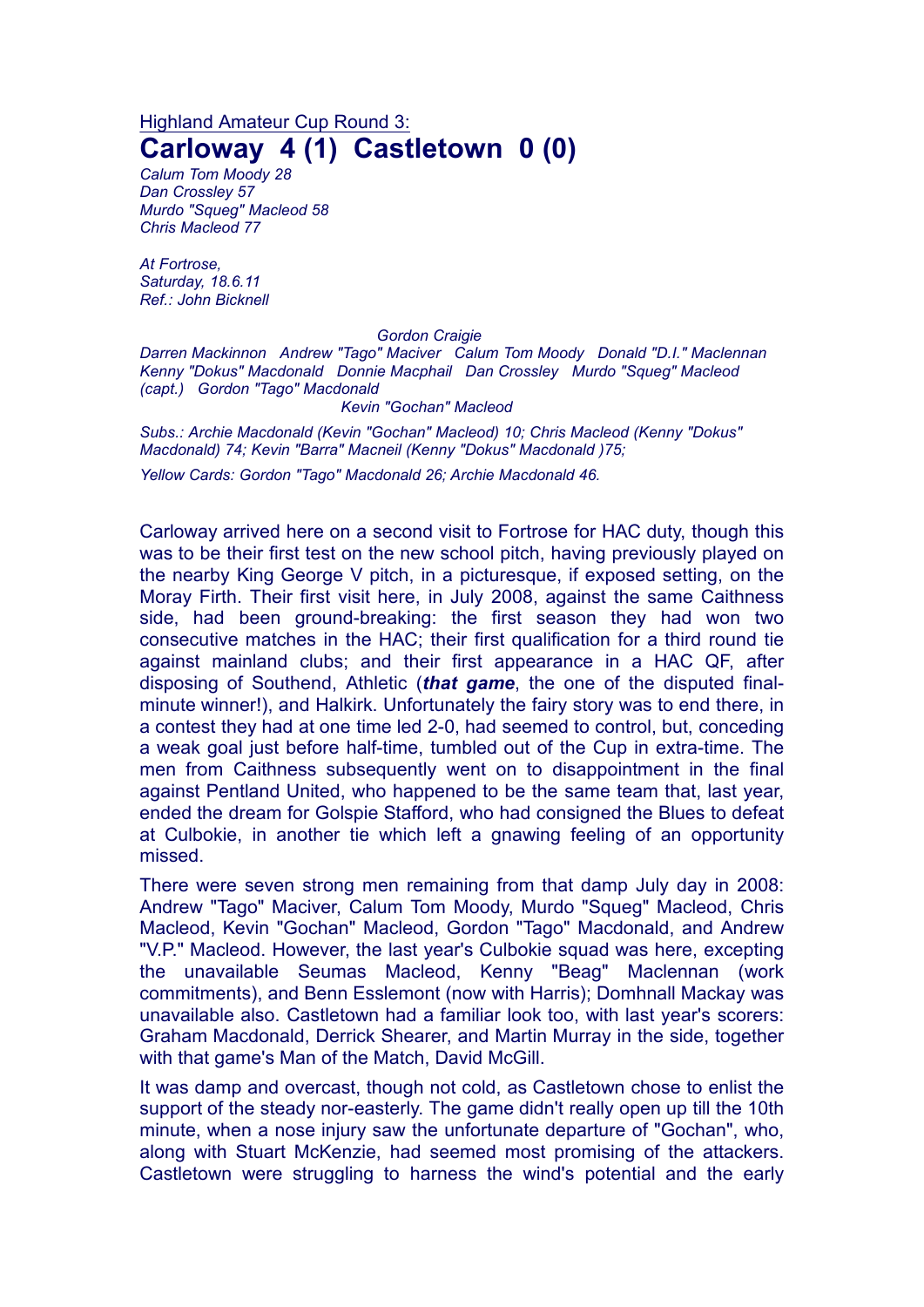chances came to na Gormaich: on 12 minutes a gigantic free-kick by Calum Tom Moody from the centre circle saw Dan Crossley leap inside the left of the box to head on to Donnie Macphail but his right-foot stab from 16 metres shot just outside Stuart McCulloch's right-hand post. Minutes later a "Squeg" freekick, 25 metres out on the right, was cross-headed by Moody across the defence and as the ball broke out, "Dokus's" snap right-foot drive was held low by the keeper.

On 25 minutes a first clear chance for the men from Olrig: a sublime flick by Gavin Henderson to his right found Greg McLoud freed on the overlap but his shot lacked power and Craigie got down sharpish to block, then drop on the rebound. However, the flow of the game remained with the Blues, mainly because of early, and what was to be continued, dominance by the midfield: "Squeg" was trawling, tackling, and driving through the empty ground in front of a defence, who in turn cleared decisively under pressure, and helped in the build-up, given time. Dan Crossley was playing to the Guardiola hymn sheet; you have a zone (in Dan's case, a VERY LARGE zone - all of the centre of the park!); if the ball comes in to it, it's YOUR responsibility!; with the ball at his feet, and allowed to accelerate, the Castletown defence had real difficulty handling him; while Donnie Macphail's killer touches, *a la* Xavi, were allowing "Dokus" and "Tago" golden chances to break wide to supply.

On 26 minutes a surge on the left saw the ball played on to a breaking "D.I.", and his vicious low cross from the bye-line was clutched expertly by McCulloch. Then came the breakthrough: when a "Tago" corner on the right came whizzing head-high across, 10 metres from goal, and was met by the head of Moody, running in from the left, along the defence, to smack home.

An immediate chance for retaliation saw McKenzie sent clear on the right but a brilliant recovery tackle by "Pongo", racing back to slide in on him as he shaped to shoot from 16 metres, averted disaster. It also served as a stark reminder about bolting cellar doors, etc. as Carloway went for the killer. On the half-hour a Mackinnon break on the right fed "Dokus", 20 metres out, but a busy Mckenzie reacted well. On 37 minutes "Tago" fought his way down the left and wasted no time in supplying Archie Macdonald but his rasping drive from 22 metres was held safely by the keeper to his left.

Ian MacDonald's half-time team-talk, no doubt, advocated aggression, conscious that the Hoops were gradually being edged out of a game increasingly controlled by the Blues, who had allowed them only the above two real chances so far and a few snapshots from distance, the last on 39 minutes by Gavin Henderson from 22 metres which almost ended up in Lossiemouth. Precipitateness, mainly on the part of Martin Murray and Stuart McKenzie, had seen them over-anticipate repeatedly the passes of Henderson etc, behind a Carloway high back-line, and hence offside. Also, though they were nippy and occasionally troublesome, they lacked the pace and directness of a Fraser Macleod or D.J. Clinton.

A Castletown break on 56 minutes led to the chance that could have changed the game: a dangerous, inviting cross from the right eluded Carloway's big men, and Martin Murray ghosted in centrally, but from 8 metres out, headed straight into Craigie's arms. Within two minutes, the contest was effectively over, courtesy of two inspired goals from Carloway, one mainly individual, the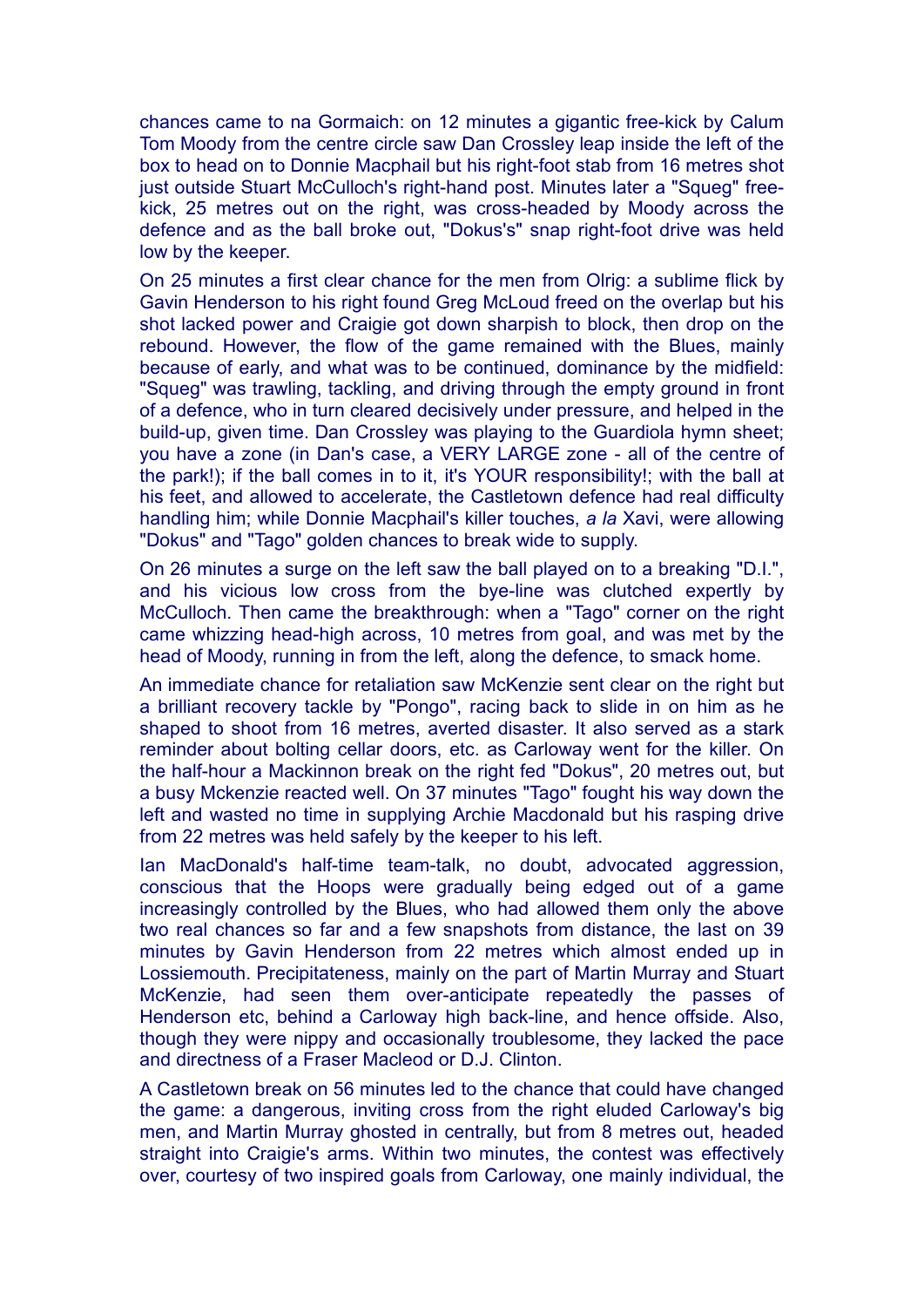other featuring a move even the '74 Dutch masters would have been proud of. A Castletown attack broke down on the edge of the box and the ball sped swiftly forward centrally to Crossley who turned, did a brief one-two with "Squeg", surged further forward into the opposition half, shrugged past two tackles, and from fully 28 metres sent a screaming low right-footer low into McCulloch's right-hand corner. A stunner!

An immediate Castletown attack from the restart lost the ball and this time it was flashed onwards to a running Macdonald in the centre circle, who dispatched the ball to "Dokus" sprinting clear into the opposition half on the right; "Dokus", in turn, held the ball till exactly the right moment before pinpointing "Squeg" bursting through the centre to take his inch-perfect pass to the edge of the box, check and let his chasing defender run past him, double back one step, then send an exquisite right-foot lob high over the advancing McCulloch and into the top far-left corner of the net. Even better!

The game ran down now, with Castletown still ineffective up front against a resolute Blues' defence and Carloway, whenever the ball was lost in the opposition half, to retreat in numbers, to ensure there was no way back for the men from Caithness. On 67 minutes a fast break on the left saw Crossley supply Macdonald 20 metres out in front of goal but MacCulloch stepped back to gather a ball in danger of creeping over him. On 74 minutes, James Harris set himself up well to escape free on the left, advanced into the box on the left, then inexplicably pulled his shot across goal, without hitting the target. Three minutes later came the *coup de grâce:* an enormous "Tago" free-kick, just inside the Castletown half, on the left, came high into the box, to be volleyed home, despite McCulloch's valiant efforts to block, from 12 metres by an unmarked Chris Macleod, thus emulating his scoring feat from '08.

Final score-lines never tell the whole story of any sporting contest. Overall, na Gormaich can be more than satisfied with a controlled and controlling performance throughout, sticking conscientiously to form and tactic in a game which was by no means easy and was still open till the 57th minute. The back-line were towering influences throughout, with "Pongo" and Calum Tom providing *tours de force*, to stifle the opposition and bolster movement forward. Castletown were dogged and committed, certainly no push-overs, though seemed less then they were that afternoon in 2008, despite having largely the same personnel; there was a lack of sharpness up front, and lack of will at times - and support - let them down. If Murray had taken that golden chance in 56 minutes, at 0-1 down, who knows?

Their playmaker, Gavin Henderson, was drowned in midfield where Carloway possession and cover essentially negated any nice touch. Crossley, "Squeg" and Macphail effectively ran the game, with Dan Crossley increasingly uncontrollable as the game progressed. Carloway's pace was a continuing fundamental problem for the Caithness back, allowing repeated opportunity for shape-shifting and drawing defenders narrow, and creating wide space for "Tago" and "Dokus" to surge. On the ferry home, there were the same glum faces as in 2008, but this time it was because of a ferry running four hours late, Carloway and Back having both experienced victory, though, unfortunately, once again the Niseachs were unlucky, this time joined by